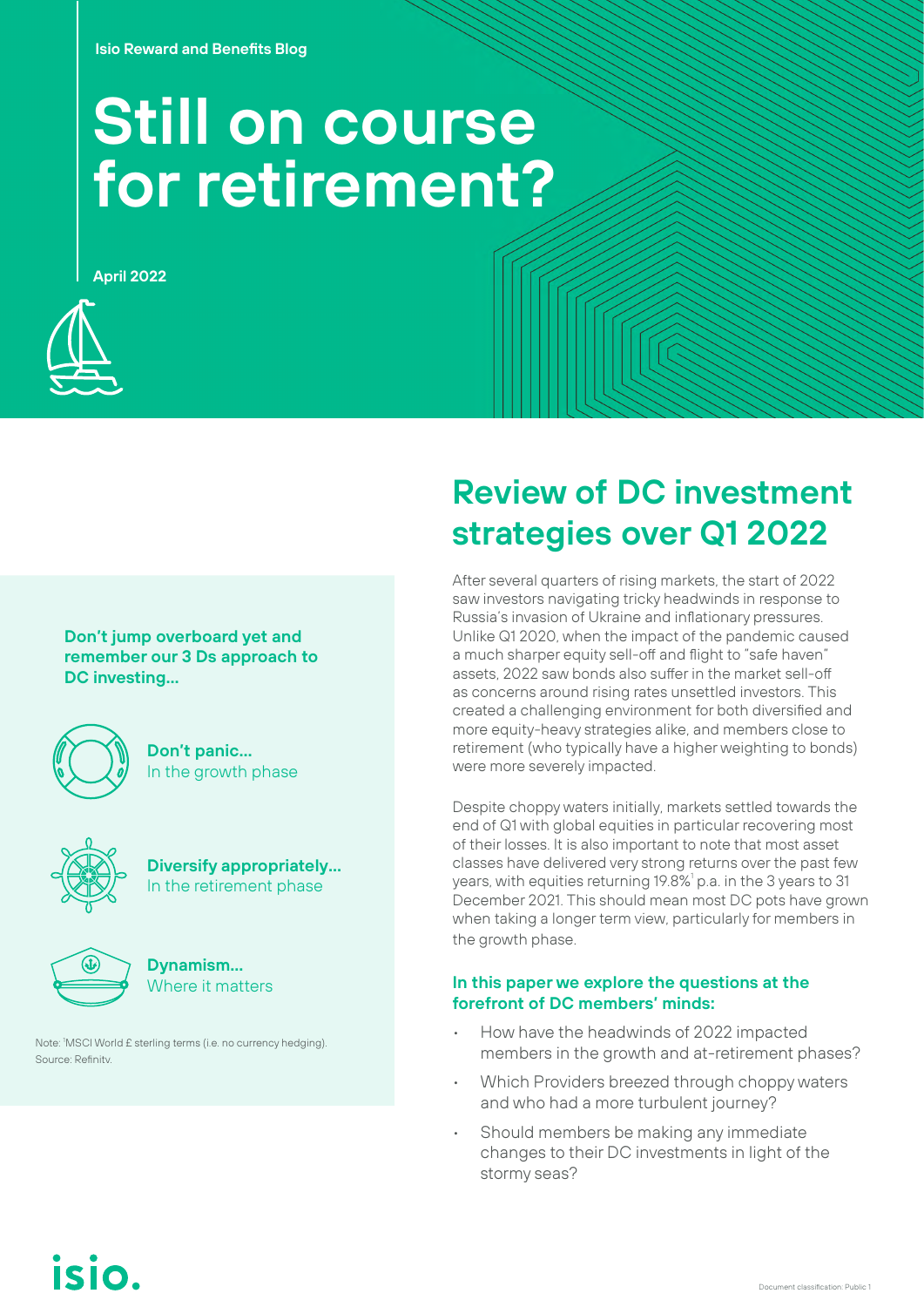

### **From choppy waters to calmer seas**

#### **The seas at the start of 2022 were difficult to navigate for members in both the growth and at-retirement phase…**

#### **Market commentary…**

Markets made waves at the start of 2022 in response to geopolitical tension and inflation concerns.

Despite recovering some losses in March, most equities were down at the end of Q1, with the UK an exception to this. European equities were most impacted due to their proximity to Ukraine / Russia.

We normally see bonds perform well in falling equity markets as investors abandon ship in favour of calmer waters, however, inflation concerns and increasing interest rates resulted in bonds performing even worse than equities



#### **Growth phase…**

Members in the growth phase will have likely seen drawdowns and increased volatility during Q1.

Investors that sat tight and didn't drop anchor to de-risk would have seen their pension pots recover to some degree by the end of Q1 as equities regained some of their losses. Investors that panicked and de-risked at the wrong time may have been left high and dry.

Diversified strategies are unlikely to have offered much protection, and may have performed worse than equity driven strategies, as bonds fell further by the end of the quarter.



#### **At-retirement phase…**

Despite experiencing lower volatility, members in the at-retirement phase found themselves in deeper water as their strategy is more likely to have higher exposure to bonds which struggled in the rising inflationary environment.

More defensive strategies with higher corporate bond and gilt allocations are likely to have underperformed at-retirement strategies with a higher

#### **Returns in Q1 2022 by asset class**



#### **Cumulative returns in Q1 2022 for example growth and**   $\blacksquare$ **at-retirement portfolios**



© Isio Group Limited/Isio Services Limited 2021. All rights reserved Document Classification: Confidential | 1 Note: Example growth phase portfolio composed of: 80% Global Equities (FTSE World (£) Index) and 20% Corporate Bonds<br>(FTSE Non-Gilts (All Maturities) Index). Example at-retirement phase portfolio composed of: 25% Global Eq (£) Index), 25% Corporate Bonds (FTSE Non-Gilts (All Maturities) Index), 25% Index-Linked Gilts (FTSE ILG (All Maturities) Index) and 25% Cash (SONIA). Assumes no rebalancing. Gross of fees. Equity returns shown in £ sterling terms (i.e. no currency hedging). Source: Refinitv.

allocation to equities.

isio.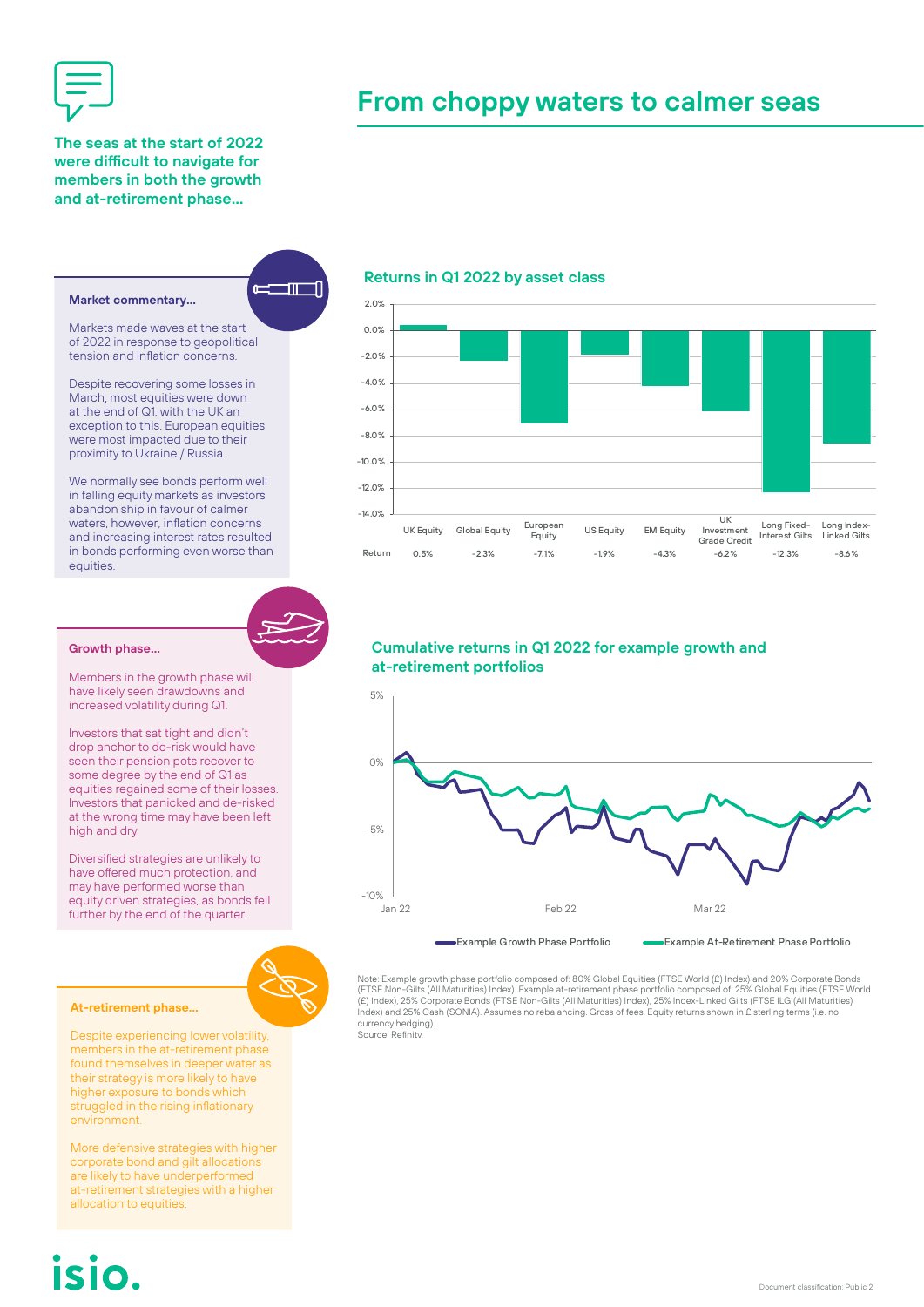### **Impact on members**



#### **Growth phase…**

All Providers assessed produced negative returns as stormy seas proved tricky to navigate, however losses were recovered to some extent as equities partially improved over March.

More diversified growth strategies failed to offer members much protection in a quarter where both equity and bond markets fell.

Despite a quarter of negative returns, members in the growth phase should stay calm and remember that they're invested for the long-term. Looking over the 12 month period, returns remain strong despite Q1's volatility.



#### **At-retirement phase…**

Members approaching retirement would typically expect more protection in falling equity markets due to their more diversified approach and greater exposure to bonds. However rising rates presented a challenging backdrop for bonds and at-retirement strategies tended to underperform returns in the growth phase.

© Isio Group Limited/Isio Services Limited 2021. All rights reserved Document Classification: Confidential | 1 This is concerning for members who wish to retire soon and have a shorter time horizon than members in the growth phase. With few DC members buying annuities at retirement (and most defaults targeting flexible retirement or wealth preservation outcomes), members may need to re-evaluate their pension plans given many strategies failed to keep pace with inflation.

This could result in members needing to explore delaying retirement, adding additional contributions, or even assessing if their strategy remains suitable based on their individual circumstances.

**Decreasing equity exposure**

#### **Default growth phase performance to 31 March 2022**



**Decreasing equity exposure**

#### **Default at-retirement phase performance to 31 March 2022**



Note: Returns shown for some Providers are unaudited returns due to the close proximity to quarter end when first reporting the numbers above. Source: Providers.

isio.